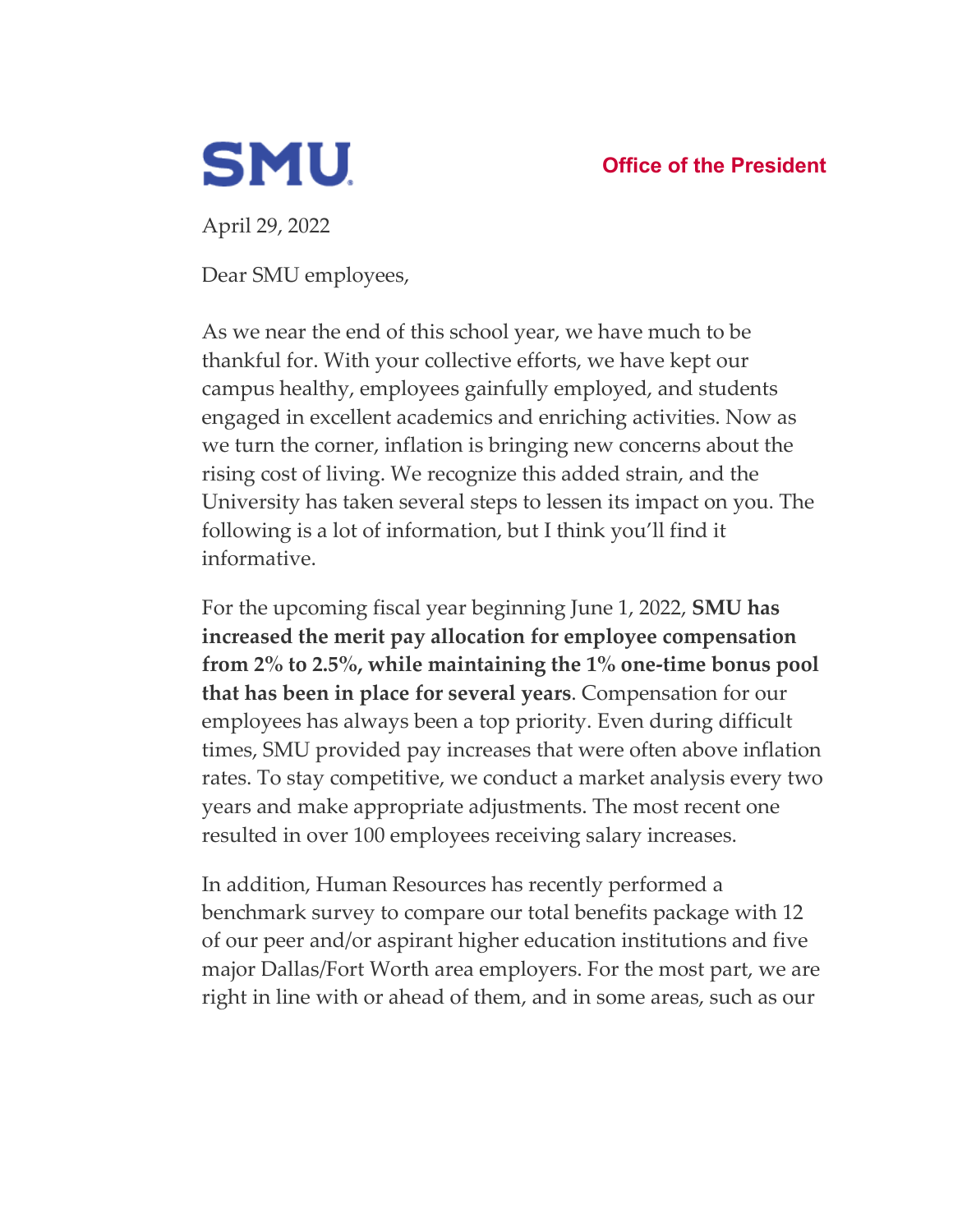retirement matching, emeriti retiree health plan, life insurance and tuition benefits, we excel.

The benchmark report led to certain changes that I think you will all welcome. **The University is adding one floating holiday a year for staff, beginning June 1, 2022.**

To further support our employees and ensure our benefits remain competitive, **SMU is raising the Long-Term Disability benefit (60% of salary) to a monthly maximum of \$15,000,** up from the current \$7,500, also effective June 1, 2022. And to provide another important benefit for our employees and their family, SMU HR is currently finalizing a new Long-Term Care (LTC) provider that will offer options during open enrollment for calendar year 2023. New enrollment is no longer available through our current LTC provider.

Caring for our employees' mental health is also important, and as a reminder, mental health services are covered under our health plan. To supplement this support, **we are increasing the available no-cost counseling visits under the Employee Assistance Program (EAP) from three to five visits, beginning June 1, 2022.** 

To keep costs as low as possible for employees**, SMU is absorbing the increase in health insurance premiums for this calendar year**. While health insurance costs are rising nationally by an average of 7%, this year the University is paying for the full increase in medical, dental and pharmacy costs of our health benefit plan administered by Blue Cross Blue Shield of Texas (BCBSTX) for 2022. As we have throughout the pandemic, SMU is fully covering the cost of COVID-19 testing and treatment for all employees and their dependents.

We are sensitive to the pressure that inflation places on our employees and will continue to look for viable ways to ease this